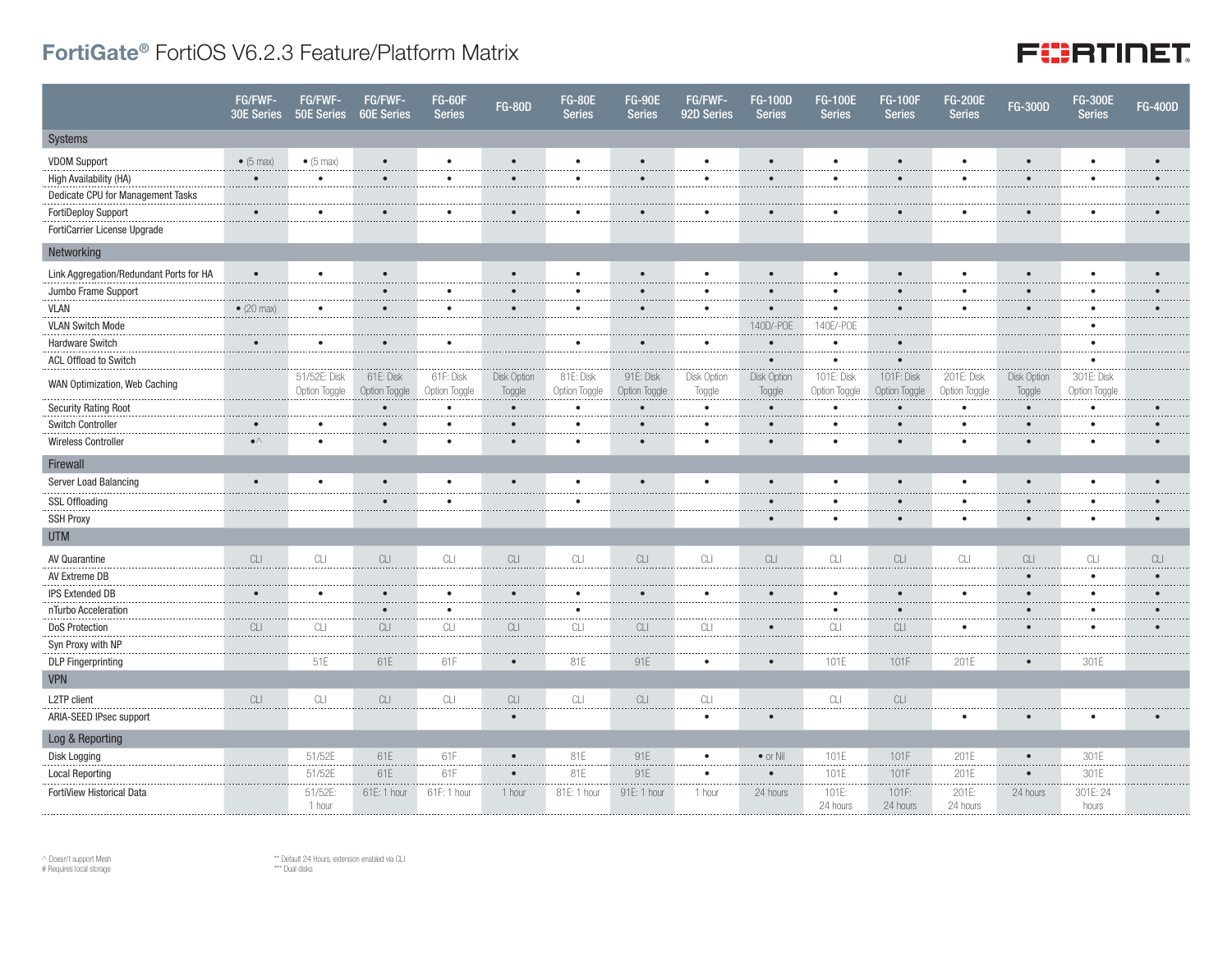## **FIERTINET**

|                                         | <b>FG-400E</b><br><b>Series</b>                                                              | <b>FG-500D</b>             | <b>FG-500E</b><br><b>Series</b> | <b>FG-600D</b>             | <b>FG-600E</b><br><b>Series</b>          | <b>FG-800D</b>                                                                               | <b>FG-900D</b>                                                                        | FG-1000D                   | <b>FG-1100E</b>                                                                       | FG-1200D                                                                              | <b>FG-1500D</b>                          | <b>FG-2200E</b>                                                                       | FG-2000E<br>FG-2500E                                                                         | <b>FG-3000D</b>            | FG-3100D                   |
|-----------------------------------------|----------------------------------------------------------------------------------------------|----------------------------|---------------------------------|----------------------------|------------------------------------------|----------------------------------------------------------------------------------------------|---------------------------------------------------------------------------------------|----------------------------|---------------------------------------------------------------------------------------|---------------------------------------------------------------------------------------|------------------------------------------|---------------------------------------------------------------------------------------|----------------------------------------------------------------------------------------------|----------------------------|----------------------------|
| Systems                                 |                                                                                              |                            |                                 |                            |                                          |                                                                                              |                                                                                       |                            |                                                                                       |                                                                                       |                                          |                                                                                       |                                                                                              |                            |                            |
| <b>VDOM Support</b>                     | $\bullet$                                                                                    | $\bullet$                  | $\bullet$                       | $\bullet$                  | $\bullet$                                | $\bullet$                                                                                    | $\bullet$                                                                             | $\bullet$                  | $\bullet$                                                                             | $\bullet$                                                                             | $\bullet$                                | $\bullet$                                                                             | $\bullet$                                                                                    | $\bullet$                  | $\bullet$                  |
| High Availability (HA)                  | $\bullet$                                                                                    | $\bullet$                  | $\bullet$                       | $\bullet$                  | $\bullet$                                | $\bullet$                                                                                    | $\bullet$                                                                             | $\bullet$                  | $\bullet$                                                                             | $\bullet$                                                                             | $\bullet$                                | $\bullet$                                                                             | $\bullet$                                                                                    | $\bullet$                  | $\bullet$                  |
| Dedicate CPU for Management Tasks       |                                                                                              |                            |                                 |                            |                                          |                                                                                              |                                                                                       | ٠                          | $\bullet$                                                                             | ٠                                                                                     | $\bullet$                                | $\bullet$                                                                             | $\bullet$                                                                                    | $\bullet$                  |                            |
| <b>FortiDeploy Support</b>              | $\bullet$                                                                                    | $\bullet$                  | $\bullet$                       | $\bullet$                  | $\bullet$                                | $\bullet$                                                                                    | $\bullet$                                                                             |                            |                                                                                       |                                                                                       |                                          |                                                                                       |                                                                                              |                            |                            |
| FortiCarrier License Upgrade            |                                                                                              |                            |                                 |                            |                                          |                                                                                              |                                                                                       |                            |                                                                                       |                                                                                       |                                          |                                                                                       |                                                                                              | ٠                          |                            |
| Networking                              |                                                                                              |                            |                                 |                            |                                          |                                                                                              |                                                                                       |                            |                                                                                       |                                                                                       |                                          |                                                                                       |                                                                                              |                            |                            |
| Link Aggregation/Redundant Ports for HA | $\bullet$                                                                                    | $\bullet$                  | $\bullet$                       | $\bullet$                  | $\bullet$                                |                                                                                              | $\bullet$                                                                             | $\bullet$                  | $\bullet$                                                                             | $\bullet$                                                                             |                                          | $\bullet$                                                                             | $\bullet$                                                                                    | $\bullet$                  |                            |
| Jumbo Frame Support                     | $\bullet$                                                                                    | .<br>$\bullet$<br>.        | $\bullet$                       | .<br>٠<br>$\cdots$         | $\bullet$                                | .<br>$\bullet$                                                                               | .<br>$\bullet$                                                                        | .<br>$\bullet$             | $\bullet$                                                                             | .<br>٠                                                                                |                                          | .<br>$\bullet$<br>.                                                                   | $\bullet$<br>.                                                                               | .<br>$\bullet$             |                            |
| <b>VLAN</b>                             | $\bullet$                                                                                    | $\bullet$                  | $\bullet$                       | $\bullet$                  | $\bullet$                                | $\bullet$                                                                                    | $\bullet$                                                                             | $\bullet$                  | $\bullet$                                                                             | $\bullet$                                                                             | $\bullet$                                | $\bullet$                                                                             | $\bullet$                                                                                    | $\bullet$                  |                            |
| <b>VLAN Switch Mode</b>                 |                                                                                              |                            |                                 |                            |                                          |                                                                                              |                                                                                       |                            |                                                                                       |                                                                                       |                                          |                                                                                       |                                                                                              |                            |                            |
| Hardware Switch                         |                                                                                              |                            |                                 |                            |                                          |                                                                                              |                                                                                       |                            |                                                                                       |                                                                                       |                                          |                                                                                       |                                                                                              |                            |                            |
| ACL Offload to ISF                      |                                                                                              |                            | $\bullet$                       |                            | $\bullet$                                |                                                                                              |                                                                                       |                            | .                                                                                     | ٠                                                                                     |                                          | $\bullet$<br>$\cdots$                                                                 | $\bullet$                                                                                    | $\bullet$                  | .                          |
| WAN Optimization, Web Caching           | 401E: Disk<br>Option Toggle                                                                  | Disk Option<br>Toggle      | 501E: Disk<br>Option Toggle     | Disk Option<br>Toggle      | 601E: Disk<br>Option Toggle              | Disk Option<br>Toggle                                                                        | Disk Option<br>Toggle                                                                 | Disk Option<br>Toggle      | $\bullet$ **                                                                          | Disk Option<br>Toggle                                                                 | $e^{i\pi i}$<br>.                        | $\bullet$ $^{***}$<br>.                                                               | Disk Option<br>Toggle                                                                        | Disk Option<br>Toggle      | Disk Option<br>Toggle      |
| <b>Security Rating Root</b>             | $\bullet$                                                                                    | $\bullet$<br>              | $\bullet$<br>.                  | $\bullet$<br>.             | $\bullet$                                | $\bullet$                                                                                    | $\bullet$                                                                             | $\bullet$<br>.             | $\bullet$                                                                             | ٠                                                                                     |                                          | $\bullet$<br>                                                                         | $\bullet$<br>.                                                                               | $\bullet$<br>.             | $\bullet$                  |
| <b>Switch Controller</b>                | $\bullet$                                                                                    | $\bullet$                  | $\bullet$                       | ٠                          | $\bullet$                                | $\bullet$                                                                                    | $\bullet$                                                                             | $\bullet$                  | $\bullet$                                                                             | $\bullet$                                                                             | $\bullet$                                | $\bullet$                                                                             | $\bullet$                                                                                    | $\bullet$                  | $\bullet$                  |
| <b>Wireless Controller</b>              | $\bullet$                                                                                    | $\bullet$                  | $\bullet$                       | $\bullet$                  | $\bullet$                                | $\bullet$                                                                                    | $\bullet$                                                                             | $\bullet$                  | $\bullet$                                                                             | ٠                                                                                     | $\bullet$                                | $\bullet$                                                                             | $\bullet$                                                                                    | $\bullet$                  | $\bullet$                  |
| Firewall                                |                                                                                              |                            |                                 |                            |                                          |                                                                                              |                                                                                       |                            |                                                                                       |                                                                                       |                                          |                                                                                       |                                                                                              |                            |                            |
| Server Load Balancing                   | $\bullet$                                                                                    | $\bullet$                  | $\bullet$                       | $\bullet$                  | $\bullet$                                | $\bullet$                                                                                    | $\bullet$                                                                             | $\bullet$                  | $\bullet$                                                                             | $\bullet$                                                                             | $\bullet$                                | $\bullet$                                                                             | $\bullet$                                                                                    | $\bullet$                  | $\bullet$                  |
| <b>SSL Offloading</b>                   |                                                                                              | $\bullet$                  | $\bullet$                       | $\bullet$                  | $\bullet$                                | $\bullet$                                                                                    | $\bullet$                                                                             | $\bullet$                  | $\bullet$                                                                             | $\bullet$                                                                             | $\bullet$                                | $\bullet$                                                                             | $\bullet$                                                                                    | $\bullet$                  |                            |
| <b>SSH Proxy</b>                        | $\bullet$                                                                                    | $\bullet$                  | $\bullet$                       | $\bullet$                  | $\bullet$                                | $\bullet$                                                                                    | $\bullet$                                                                             | $\bullet$                  | $\bullet$                                                                             | $\bullet$                                                                             | $\bullet$                                | $\bullet$                                                                             | $\bullet$                                                                                    | $\bullet$                  | $\bullet$                  |
| <b>UTM</b>                              |                                                                                              |                            |                                 |                            |                                          |                                                                                              |                                                                                       |                            |                                                                                       |                                                                                       |                                          |                                                                                       |                                                                                              |                            |                            |
| AV Quarantine                           | $\ensuremath{\mathbb{C}}\xspace\ensuremath{\mathbb{L}}\xspace\ensuremath{\mathbb{L}}\xspace$ | $\ensuremath{\textrm{CL}}$ | $\ensuremath{\textrm{CL}}$      | $\ensuremath{\textrm{CL}}$ | $\ensuremath{\mathop{\text{CL}}}\xspace$ | $\ensuremath{\mathbb{C}}\xspace\ensuremath{\mathbb{L}}\xspace\ensuremath{\mathbb{L}}\xspace$ | $\ensuremath{\mathbb{C}}\xspace\ensuremath{\mathbb{L}}\xspace\ensuremath{\mathbb{I}}$ | $\ensuremath{\textrm{CL}}$ | $\ensuremath{\mathbb{C}}\xspace\ensuremath{\mathbb{L}}\xspace\ensuremath{\mathbb{I}}$ | $\ensuremath{\mathbb{C}}\xspace\ensuremath{\mathbb{L}}\xspace\ensuremath{\mathbb{I}}$ | $\ensuremath{\mathop{\text{CL}}}\xspace$ | $\ensuremath{\mathbb{C}}\xspace\ensuremath{\mathbb{L}}\xspace\ensuremath{\mathbb{I}}$ | $\ensuremath{\mathbb{C}}\xspace\ensuremath{\mathbb{L}}\xspace\ensuremath{\mathbb{L}}\xspace$ | $\ensuremath{\textrm{CL}}$ | $\ensuremath{\textrm{CL}}$ |
| AV Extreme DB                           | .                                                                                            | $\bullet$<br>.             | $\bullet$<br>.                  | $\bullet$<br>.             | $\bullet$                                | $\bullet$<br>.                                                                               | $\bullet$<br>1.11                                                                     | $\bullet$<br>.             | $\bullet$                                                                             | $\bullet$<br>.                                                                        | $\bullet$<br>1.11                        | $\bullet$<br>.                                                                        | $\bullet$<br>.                                                                               | $\bullet$<br>.             |                            |
| <b>IPS Extended DB</b>                  | $\bullet$<br>.                                                                               | $\bullet$<br>.             | $\bullet$<br>.                  | $\bullet$<br>.             | $\bullet$                                | $\bullet$<br>.                                                                               | .                                                                                     | $\bullet$<br>.             | $\bullet$<br>1.111                                                                    | ٠<br>$\cdots$                                                                         | $\bullet$<br>.                           | $\bullet$<br>.                                                                        | $\bullet$<br>.                                                                               | $\bullet$<br>.             |                            |
| nTurbo Acceleration                     | $\bullet$                                                                                    | $\bullet$<br>              | $\bullet$                       | $\bullet$<br>.             | $\bullet$                                | $\bullet$                                                                                    | $\bullet$                                                                             | $\bullet$                  | $\bullet$                                                                             | ٠                                                                                     | $\bullet$                                | $\bullet$<br>.                                                                        | $\bullet$                                                                                    | $\bullet$<br>.             |                            |
| <b>DoS Protection</b>                   |                                                                                              | $\bullet$                  | $\bullet$                       | $\bullet$                  | ٠                                        |                                                                                              | $\bullet$                                                                             | ٠                          | $\epsilon$                                                                            |                                                                                       | $\bullet$                                | $\bullet$                                                                             | $\bullet$                                                                                    | ٠                          |                            |
| Syn Proxy with NP                       |                                                                                              |                            |                                 |                            |                                          |                                                                                              |                                                                                       |                            |                                                                                       | ٠                                                                                     | $\bullet$                                | $\bullet$<br>                                                                         | $\bullet$                                                                                    | $\bullet$                  |                            |
| <b>DLP</b> Fingerprinting               | 401E                                                                                         | $\bullet$                  | 501E                            | $\bullet$                  | 601E                                     |                                                                                              |                                                                                       |                            | 1101E                                                                                 | ٠                                                                                     | $\bullet$                                | 2201E                                                                                 | $\bullet$                                                                                    | $\bullet$                  |                            |
| <b>VPN</b>                              |                                                                                              |                            |                                 |                            |                                          |                                                                                              |                                                                                       |                            |                                                                                       |                                                                                       |                                          |                                                                                       |                                                                                              |                            |                            |
| L2TP client                             |                                                                                              |                            |                                 |                            |                                          |                                                                                              |                                                                                       |                            |                                                                                       |                                                                                       |                                          |                                                                                       |                                                                                              |                            |                            |
| ARIA-SEED IPsec support                 | $\bullet$                                                                                    | $\bullet$                  | $\bullet$                       | $\bullet$                  | $\bullet$                                | $\bullet$                                                                                    |                                                                                       | $\bullet$                  | $\bullet$                                                                             | ٠                                                                                     | $\bullet$                                | $\bullet$                                                                             | $\bullet$                                                                                    | $\bullet$                  |                            |
| Log & Reporting                         |                                                                                              |                            |                                 |                            |                                          |                                                                                              |                                                                                       |                            |                                                                                       |                                                                                       |                                          |                                                                                       |                                                                                              |                            |                            |
| Disk Logging                            | 401E                                                                                         | $\bullet$                  | 501E                            | $\bullet$                  | 601E                                     | $\bullet$                                                                                    | $\bullet$                                                                             | $\bullet$                  | $\bullet$                                                                             | $\bullet$                                                                             | $\bullet$                                | $\bullet$                                                                             | $\bullet$                                                                                    | $\bullet$                  | $\bullet$                  |
| <b>Local Reporting</b>                  | 401E                                                                                         | $\bullet$                  | 501E                            | $\bullet$                  | 601E                                     | $\bullet$                                                                                    | $\bullet$                                                                             | $\bullet$                  | 1101E                                                                                 | $\bullet$                                                                             | $\bullet$                                | 2201E                                                                                 | $\bullet$                                                                                    | $\bullet$                  | $\bullet$                  |
| FortiView Historical Data               | 401E: 24<br>hours                                                                            | 24 hours                   | 501E: 24<br>hours               | 24 hours                   | 601E: 24<br>hours                        | 24 hours                                                                                     | 24 hours                                                                              | 24 hours                   | 7 days **                                                                             | 24 hours                                                                              | 7 days **                                | 7 days **                                                                             | 7 days **                                                                                    | 7 days **                  | 7 days **                  |